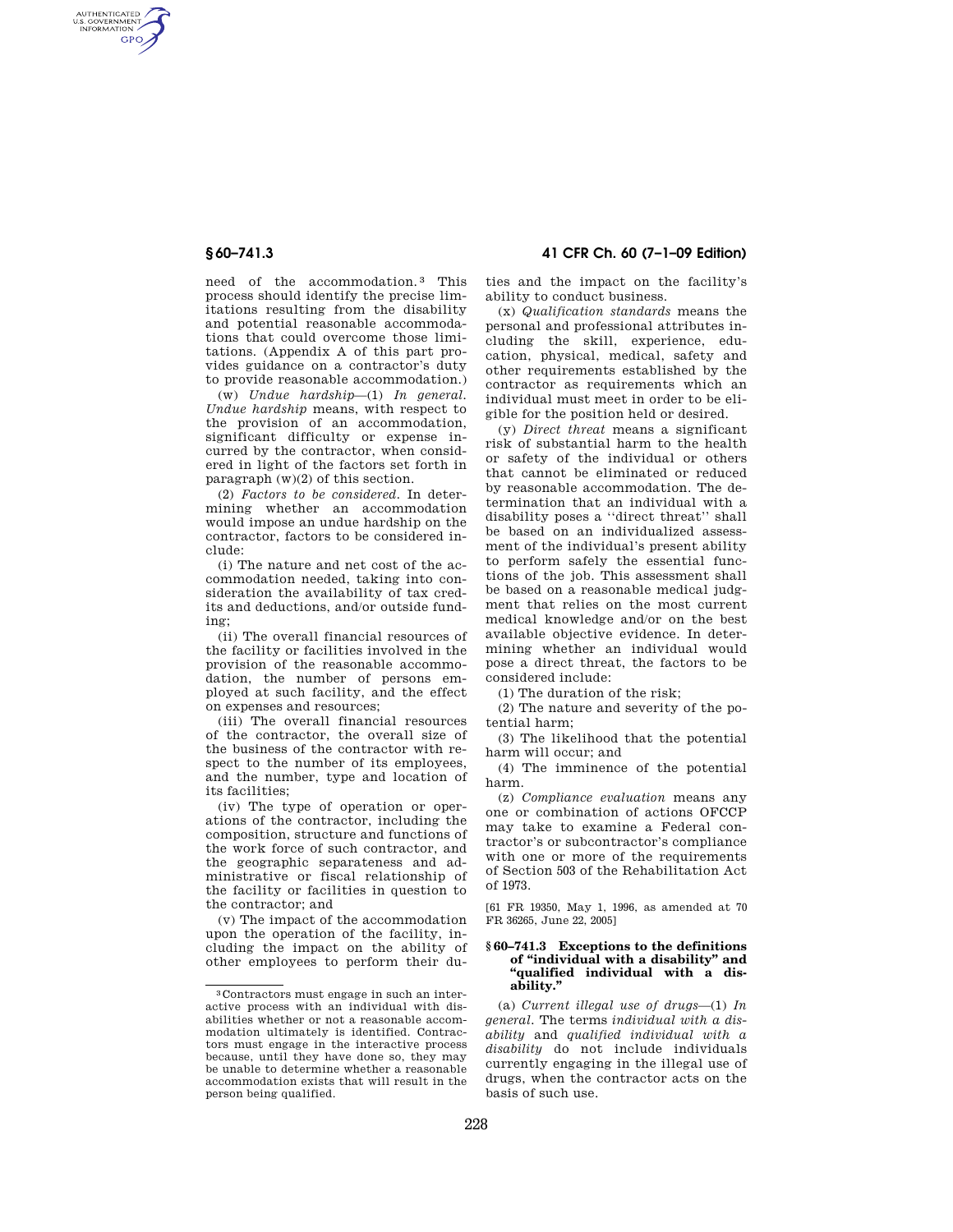## **Office of Federal Contract Compliance Programs § 60–741.3**

(2) *''Drug'' defined.* The term *drug*  means a controlled substance, as defined in schedules I through  $\overline{V}$  of section 202 of the Controlled Substances Act (21 U.S.C. 812).

(3) *''Illegal use of drugs'' defined.* The term *illegal use of drugs* means the use of drugs, the possession or distribution of which is unlawful under the Controlled Substances Act, as updated pursuant to that act. Such term does not include the use of a drug taken under supervision by a licensed health care professional, or other uses authorized by the Controlled Substances Act or other provisions of Federal law.

(4) *Construction.* (i) Nothing in paragraph (a)(1) of this section shall be construed to exclude as an ''individual with a disability" or as a "qualified individual with a disability'' an individual who:

(A) Has successfully completed a supervised drug rehabilitation program and is no longer engaging in the illegal use of drugs, or has otherwise been rehabilitated successfully and is no longer engaging in the illegal use of drugs;

(B) Is participating in a supervised rehabilitation program and is no longer engaging in such use; or

(C) Is erroneously regarded as engaging in such use, but is not engaging in such use.

(ii) In order to be protected by section 503 and this part, an individual described in paragraph  $(a)(4)(i)$  of this section must satisfy the requirements of the definition of *qualified individual with a disability.* 

(5) *Drug testing.* It shall not be a violation of this part for the contractor to adopt or administer reasonable policies or procedures, including but not limited to drug testing, designed to ensure that an individual described in paragraphs  $(a)(4)(i)(A)$  and  $(B)$  of this section is no longer engaging in the illegal use of drugs. (See §60–741.24(b)(1).)

(b) *Alcoholics*—(1) *In general.* The terms *individual with a disability* and *qualified individual with a disability* do not include an individual who is an alcoholic whose current use of alcohol prevents such individual from performing the essential functions of the employment position such individual holds or desires or whose employment, by reason of such current alcohol abuse, would constitute a direct threat to property or to the health or safety of the individual or others.

(2) *Duty to provide reasonable accommodation.* Nothing in paragraph (b)(1) of this section shall relieve the contractor of its obligation to provide a reasonable accommodation for an individual described in paragraph (b)(1) of this section when such an accommodation will enable the individual to perform the essential functions of the employment position such individual holds or desires, or when the accommodation will eliminate or reduce the direct threat to property or the health or safety of the individual or others posed by such individual, provided that such individual satisfies the requisite skill, experience, education and other job-related requirements of such position.

(c) *Contagious disease or infection*—(1) *In general.* The terms *individual with a disability* and *qualified individual with a disability* do not include an individual who has a currently contagious disease or infection and who, by reason of such disease or infection, would constitute a direct threat to the health or safety of the individual or others or who, by reason of the currently contagious disease or infection, is unable to perform the essential functions of the employment position such individual holds or desires.

(2) *Duty to provide reasonable accommodation.* Nothing in paragraph (c)(1) of this section shall relieve the contractor of its obligation to provide a reasonable accommodation for an individual described in paragraph (c)(1) of this section when such an accommodation will enable the individual to perform the essential functions of the employment position such individual holds or desires, or when the accommodation will eliminate or reduce the direct threat to the health or safety of the individual or others posed by such individual, provided that such individual satisfies the requisite skill, experience, education and other job-related requirements of such position.

(d) *Homosexuality or bisexuality.* The term *impairment* as defined in this part does not include homosexuality or bisexuality, and therefore the term *individual with a disability* as defined in this